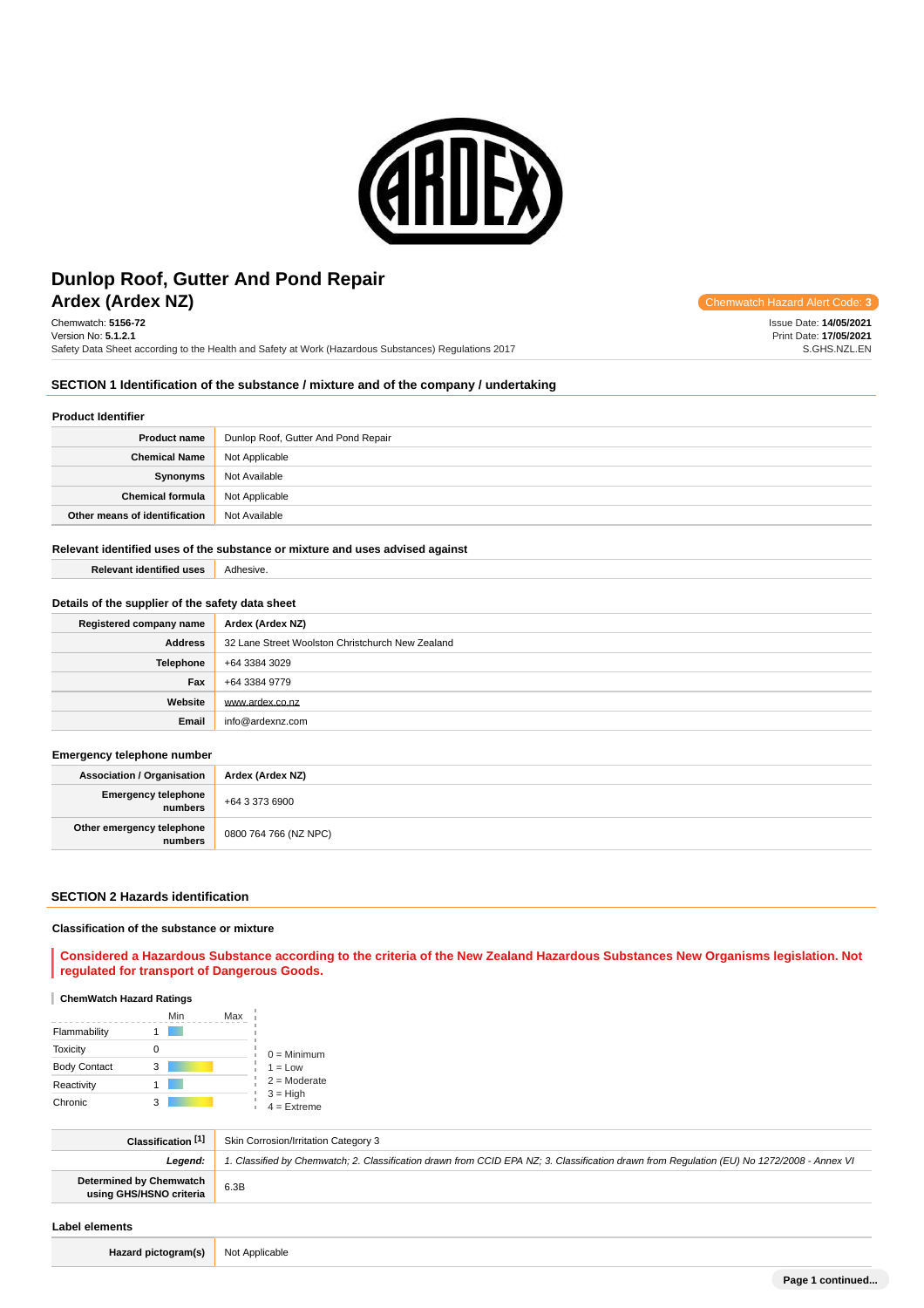## Issue Date: **14/05/2021** Print Date: **17/05/2021**

## **Dunlop Roof, Gutter And Pond Repair**

| Signal word                                                           | <b>Warning</b>               |
|-----------------------------------------------------------------------|------------------------------|
|                                                                       |                              |
| Hazard statement(s)                                                   |                              |
| H316                                                                  | Causes mild skin irritation. |
|                                                                       |                              |
| <b>Precautionary statement(s) Prevention</b>                          |                              |
| Not Applicable                                                        |                              |
| <b>Precautionary statement(s) Response</b>                            |                              |
| P332+P313<br>If skin irritation occurs: Get medical advice/attention. |                              |
|                                                                       |                              |
| <b>Precautionary statement(s) Storage</b>                             |                              |
| Not Applicable                                                        |                              |
| Precautionary statement(s) Disposal                                   |                              |
| Not Applicable                                                        |                              |

## **SECTION 3 Composition / information on ingredients**

#### **Substances**

See section below for composition of Mixtures

### **Mixtures**

| <b>CAS No</b> | %[weight]                                                                                                                                                                                              | Name                                       |
|---------------|--------------------------------------------------------------------------------------------------------------------------------------------------------------------------------------------------------|--------------------------------------------|
| 13822-56-5    | 1-<3                                                                                                                                                                                                   | 3-aminopropyltrimethoxysilane              |
| Not Available | balance                                                                                                                                                                                                | Ingredients determined not to be hazardous |
| Legend:       | 1. Classified by Chemwatch; 2. Classification drawn from CCID EPA NZ; 3. Classification drawn from Regulation (EU) No 1272/2008 - Annex VI;<br>4. Classification drawn from C&L: * EU IOELVs available |                                            |

## **SECTION 4 First aid measures**

### **Description of first aid measures**

| <b>Eye Contact</b>  | If this product comes in contact with the eyes:<br>Inmediately hold eyelids apart and flush the eye continuously with running water.<br>Ensure complete irrigation of the eye by keeping eyelids apart and away from eye and moving the eyelids by occasionally lifting the upper<br>and lower lids.<br>▶ Continue flushing until advised to stop by the Poisons Information Centre or a doctor, or for at least 15 minutes.<br>Transport to hospital or doctor without delay.<br>Removal of contact lenses after an eye injury should only be undertaken by skilled personnel.                                                                                                                                                                                                                                                                                                                                                                                                                                                                                                                                                                                                                                                |
|---------------------|--------------------------------------------------------------------------------------------------------------------------------------------------------------------------------------------------------------------------------------------------------------------------------------------------------------------------------------------------------------------------------------------------------------------------------------------------------------------------------------------------------------------------------------------------------------------------------------------------------------------------------------------------------------------------------------------------------------------------------------------------------------------------------------------------------------------------------------------------------------------------------------------------------------------------------------------------------------------------------------------------------------------------------------------------------------------------------------------------------------------------------------------------------------------------------------------------------------------------------|
| <b>Skin Contact</b> | If skin or hair contact occurs:<br>Immediately flush body and clothes with large amounts of water, using safety shower if available.<br>• Quickly remove all contaminated clothing, including footwear.<br>▶ Wash skin and hair with running water. Continue flushing with water until advised to stop by the Poisons Information Centre.<br>Transport to hospital, or doctor.                                                                                                                                                                                                                                                                                                                                                                                                                                                                                                                                                                                                                                                                                                                                                                                                                                                 |
| Inhalation          | If fumes or combustion products are inhaled remove from contaminated area.<br>Lay patient down. Keep warm and rested.<br>▶ Prostheses such as false teeth, which may block airway, should be removed, where possible, prior to initiating first aid procedures.<br>Apply artificial respiration if not breathing, preferably with a demand valve resuscitator, bag-valve mask device, or pocket mask as trained.<br>Perform CPR if necessary.<br>Transport to hospital, or doctor, without delay.                                                                                                                                                                                                                                                                                                                                                                                                                                                                                                                                                                                                                                                                                                                              |
| Ingestion           | FIF SWALLOWED, REFER FOR MEDICAL ATTENTION, WHERE POSSIBLE, WITHOUT DELAY.<br>For advice, contact a Poisons Information Centre or a doctor.<br>Urgent hospital treatment is likely to be needed.<br>In the mean time, qualified first-aid personnel should treat the patient following observation and employing supportive measures as indicated<br>by the patient's condition.<br>If the services of a medical officer or medical doctor are readily available, the patient should be placed in his/her care and a copy of the SDS<br>should be provided. Further action will be the responsibility of the medical specialist.<br>If medical attention is not available on the worksite or surroundings send the patient to a hospital together with a copy of the SDS.<br>Where medical attention is not immediately available or where the patient is more than 15 minutes from a hospital or unless instructed<br>otherwise:<br>INDUCE vomiting with fingers down the back of the throat, ONLY IF CONSCIOUS. Lean patient forward or place on left side (head-down<br>position, if possible) to maintain open airway and prevent aspiration.<br>NOTE: Wear a protective glove when inducing vomiting by mechanical means. |

## **Indication of any immediate medical attention and special treatment needed**

Treat symptomatically.

## **SECTION 5 Firefighting measures**

### **Extinguishing media**

- Foam.
- Dry chemical powder.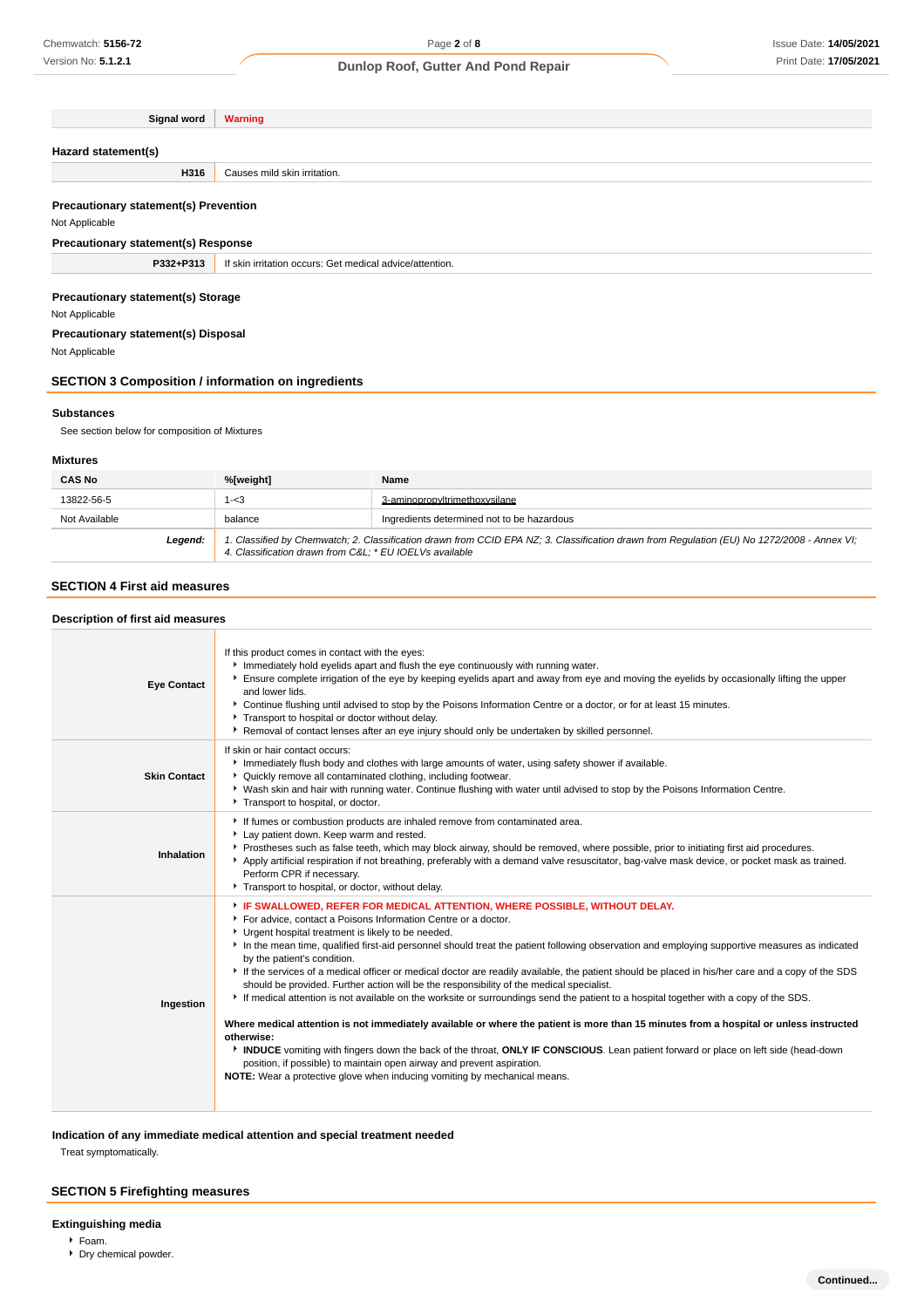- ▶ BCF (where regulations permit).
- $\overline{\phantom{a}}$  Carbon dioxide.

## **Special hazards arising from the substrate or mixture**

| <b>Fire Incompatibility</b>    | Avoid contamination with oxidising agents i.e. nitrates, oxidising acids, chlorine bleaches, pool chlorine etc. as ignition may result                                                                                                                                                                                                                                                                                                                                                      |
|--------------------------------|---------------------------------------------------------------------------------------------------------------------------------------------------------------------------------------------------------------------------------------------------------------------------------------------------------------------------------------------------------------------------------------------------------------------------------------------------------------------------------------------|
| <b>Advice for firefighters</b> |                                                                                                                                                                                                                                                                                                                                                                                                                                                                                             |
| <b>Fire Fighting</b>           | Alert Fire Brigade and tell them location and nature of hazard.<br>▶ Wear breathing apparatus plus protective gloves.<br>▶ Prevent, by any means available, spillage from entering drains or water courses.<br>► Use water delivered as a fine spray to control fire and cool adjacent area.                                                                                                                                                                                                |
| <b>Fire/Explosion Hazard</b>   | Combustible.<br>Slight fire hazard when exposed to heat or flame.<br>Heating may cause expansion or decomposition leading to violent rupture of containers.<br>• On combustion, may emit toxic fumes of carbon monoxide (CO).<br>Combustion products include:<br>carbon dioxide (CO2)<br>nitrogen oxides (NOx)<br>silicon dioxide (SiO2)<br>other pyrolysis products typical of burning organic material.<br>May emit poisonous fumes.<br>May emit corrosive fumes.<br>carbon monoxide (CO) |

## **SECTION 6 Accidental release measures**

## **Personal precautions, protective equipment and emergency procedures**

See section 8

### **Environmental precautions**

See section 12

## **Methods and material for containment and cleaning up**

| <b>Minor Spills</b> | Clean up all spills immediately.<br>Avoid contact with skin and eyes.<br>Wear impervious gloves and safety goggles.<br>Trowel up/scrape up.                                                               |
|---------------------|-----------------------------------------------------------------------------------------------------------------------------------------------------------------------------------------------------------|
| <b>Major Spills</b> | Minor hazard.<br>Clear area of personnel.<br>Alert Fire Brigade and tell them location and nature of hazard.<br>▶ Control personal contact with the substance, by using protective equipment as required. |

Personal Protective Equipment advice is contained in Section 8 of the SDS.

## **SECTION 7 Handling and storage**

## **Precautions for safe handling**

| Safe handling     | Avoid all personal contact, including inhalation.<br>▶ Wear protective clothing when risk of exposure occurs.<br>Use in a well-ventilated area.<br>Prevent concentration in hollows and sumps. |
|-------------------|------------------------------------------------------------------------------------------------------------------------------------------------------------------------------------------------|
| Other information | Store in original containers.<br>Keep containers securely sealed.<br>No smoking, naked lights or ignition sources.<br>Store in a cool, dry, well-ventilated area.                              |
|                   |                                                                                                                                                                                                |

### **Conditions for safe storage, including any incompatibilities**

| Suitable container             | Metal can or drum<br>Packaging as recommended by manufacturer.<br>Check all containers are clearly labelled and free from leaks. |
|--------------------------------|----------------------------------------------------------------------------------------------------------------------------------|
| <b>Storage incompatibility</b> | Avoid strong acids, bases.<br>Avoid reaction with oxidising agents                                                               |

## **SECTION 8 Exposure controls / personal protection**

| <b>Control parameters</b>                 |                      |           |                     |             |
|-------------------------------------------|----------------------|-----------|---------------------|-------------|
| <b>Occupational Exposure Limits (OEL)</b> |                      |           |                     |             |
| <b>INGREDIENT DATA</b>                    |                      |           |                     |             |
| Not Available                             |                      |           |                     |             |
| <b>Emergency Limits</b>                   |                      |           |                     |             |
| Ingredient                                | TEEL-1               | TEEL-2    |                     | TEEL-3      |
| 3-aminopropyltrimethoxysilane             | $30 \text{ mg/m}$    | 330 mg/m3 |                     | 2,000 mg/m3 |
| Ingredient                                | <b>Original IDLH</b> |           | <b>Revised IDLH</b> |             |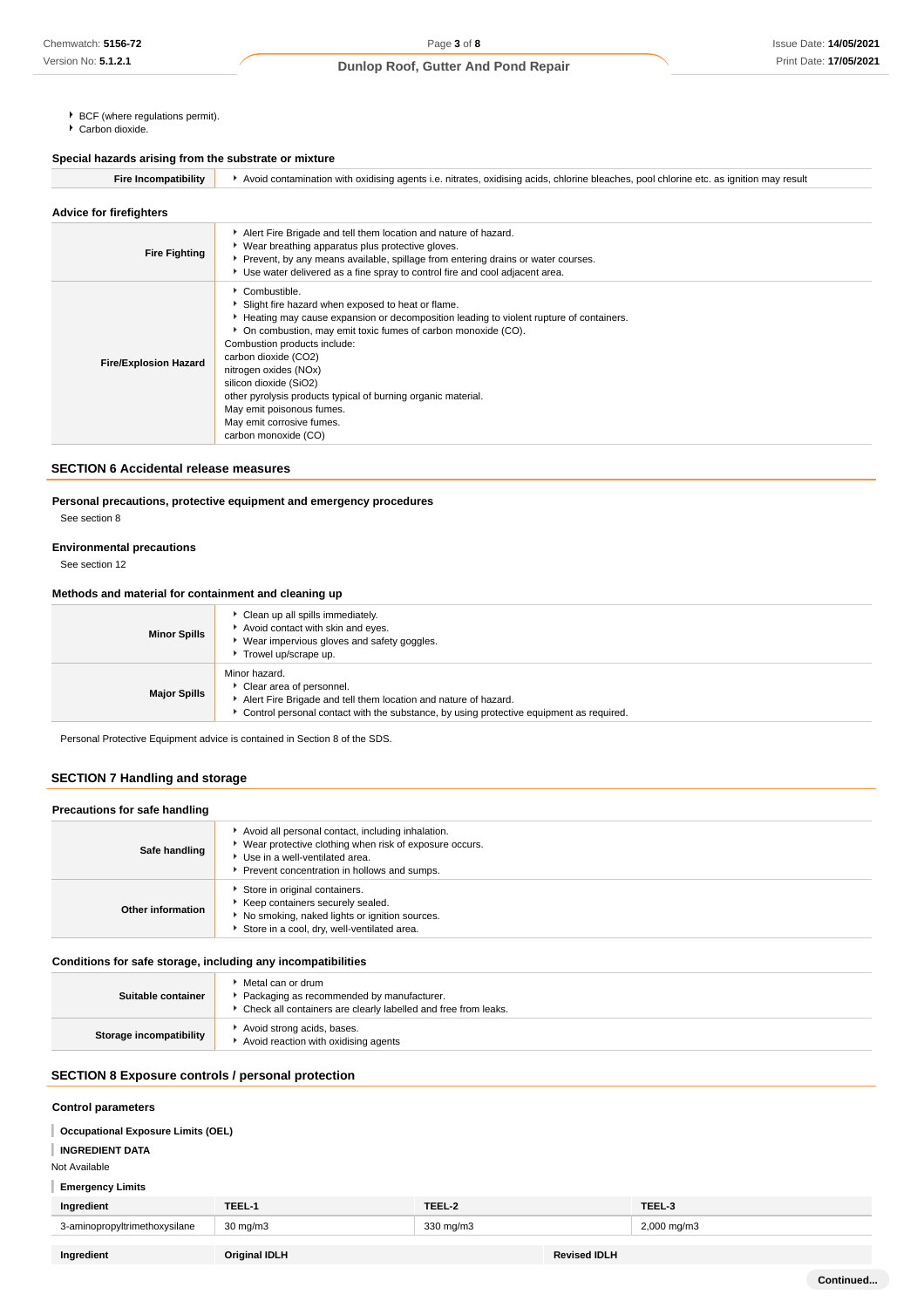| Ingredient                          | <b>Original IDLH</b>                                                                                                                                                                                                                                                                                                                                                                                                                                                                                                                                                                                                                                                                                | <b>Revised IDLH</b> |  |  |
|-------------------------------------|-----------------------------------------------------------------------------------------------------------------------------------------------------------------------------------------------------------------------------------------------------------------------------------------------------------------------------------------------------------------------------------------------------------------------------------------------------------------------------------------------------------------------------------------------------------------------------------------------------------------------------------------------------------------------------------------------------|---------------------|--|--|
| 3-aminopropyltrimethoxysilane       | Not Available                                                                                                                                                                                                                                                                                                                                                                                                                                                                                                                                                                                                                                                                                       | Not Available       |  |  |
| <b>Exposure controls</b>            |                                                                                                                                                                                                                                                                                                                                                                                                                                                                                                                                                                                                                                                                                                     |                     |  |  |
| Appropriate engineering<br>controls | Engineering controls are used to remove a hazard or place a barrier between the worker and the hazard. Well-designed engineering controls can<br>be highly effective in protecting workers and will typically be independent of worker interactions to provide this high level of protection.<br>The basic types of engineering controls are:<br>Process controls which involve changing the way a job activity or process is done to reduce the risk.<br>Enclosure and/or isolation of emission source which keeps a selected hazard "physically" away from the worker and ventilation that strategically<br>"adds" and "removes" air in the work environment.                                     |                     |  |  |
| <b>Personal protection</b>          |                                                                                                                                                                                                                                                                                                                                                                                                                                                                                                                                                                                                                                                                                                     |                     |  |  |
| Eye and face protection             | > Safety glasses with unperforated side shields may be used where continuous eye protection is desirable, as in laboratories; spectacles are<br>not sufficient where complete eye protection is needed such as when handling bulk-quantities, where there is a danger of splashing, or if the<br>material may be under pressure.<br>• Chemical goggles whenever there is a danger of the material coming in contact with the eyes; goggles must be properly fitted.<br>Full face shield (20 cm, 8 in minimum) may be required for supplementary but never for primary protection of eyes; these afford face<br>protection.<br>Alternatively a gas mask may replace splash goggles and face shields. |                     |  |  |
| <b>Skin protection</b>              | See Hand protection below                                                                                                                                                                                                                                                                                                                                                                                                                                                                                                                                                                                                                                                                           |                     |  |  |
| Hands/feet protection               | Elbow length PVC gloves                                                                                                                                                                                                                                                                                                                                                                                                                                                                                                                                                                                                                                                                             |                     |  |  |
| <b>Body protection</b>              | See Other protection below                                                                                                                                                                                                                                                                                                                                                                                                                                                                                                                                                                                                                                                                          |                     |  |  |
| Other protection                    | Protective overalls, closely fitted at neck and wrist.<br>Eye-wash unit.<br>IN CONFINED SPACES:<br>Non-sparking protective boots<br>Static-free clothing.<br>Ensure availability of lifeline.                                                                                                                                                                                                                                                                                                                                                                                                                                                                                                       |                     |  |  |

### **Respiratory protection**

Cartridge respirators should never be used for emergency ingress or in areas of unknown vapour concentrations or oxygen content.

The wearer must be warned to leave the contaminated area immediately on detecting any odours through the respirator. The odour may indicate that the mask is not functioning properly, that the vapour concentration is too high, or that the mask is not properly fitted. Because of these limitations, only restricted use of cartridge respirators is considered appropriate.

Cartridge performance is affected by humidity. Cartridges should be changed after 2 hr of continuous use unless it is determined that the humidity is less than 75%, in which case, cartridges can be used for 4 hr. Used cartridges should be discarded daily, regardless of the length of time used

### **SECTION 9 Physical and chemical properties**

### **Information on basic physical and chemical properties**

| Appearance                                      | Coloured paste with no odour; does not mix with water. |                                            |                |
|-------------------------------------------------|--------------------------------------------------------|--------------------------------------------|----------------|
|                                                 |                                                        |                                            |                |
| <b>Physical state</b>                           | Non Slump Paste                                        | Relative density (Water = $1$ )            | 1.44           |
| Odour                                           | Not Available                                          | Partition coefficient n-octanol<br>/ water | Not Available  |
| <b>Odour threshold</b>                          | Not Available                                          | Auto-ignition temperature (°C)             | Not Available  |
| pH (as supplied)                                | Not Applicable                                         | Decomposition temperature                  | Not Available  |
| Melting point / freezing point<br>(°C)          | Not Available                                          | <b>Viscosity (cSt)</b>                     | Not Available  |
| Initial boiling point and boiling<br>range (°C) | Not Available                                          | Molecular weight (g/mol)                   | Not Applicable |
| Flash point (°C)                                | Not Available                                          | <b>Taste</b>                               | Not Available  |
| <b>Evaporation rate</b>                         | Not Available                                          | <b>Explosive properties</b>                | Not Available  |
| Flammability                                    | Not Available                                          | <b>Oxidising properties</b>                | Not Available  |
| Upper Explosive Limit (%)                       | Not Available                                          | Surface Tension (dyn/cm or<br>mN/m         | Not Available  |
| Lower Explosive Limit (%)                       | Not Available                                          | <b>Volatile Component (%vol)</b>           | Not Available  |
| Vapour pressure (kPa)                           | Not Available                                          | Gas group                                  | Not Available  |
| Solubility in water                             | Immiscible                                             | pH as a solution (1%)                      | Not Applicable |
| Vapour density ( $Air = 1$ )                    | Not Available                                          | VOC g/L                                    | 30.81          |

## **SECTION 10 Stability and reactivity**

| Reactivity                | See section 7                                                                                                                      |
|---------------------------|------------------------------------------------------------------------------------------------------------------------------------|
| <b>Chemical stability</b> | Unstable in the presence of incompatible materials.<br>▶ Product is considered stable.<br>Hazardous polymerisation will not occur. |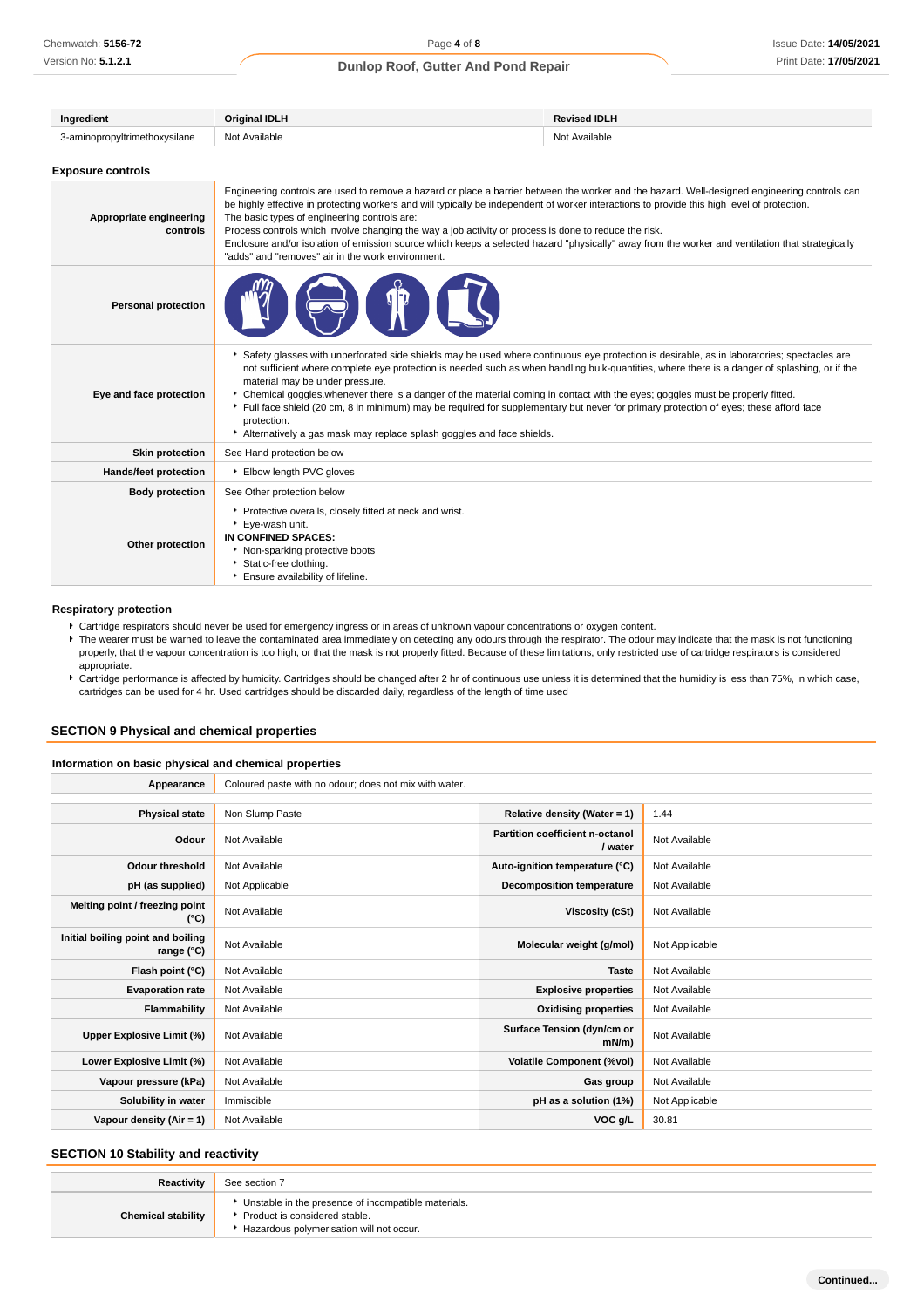| Possibility of hazardous<br>reactions | See section 7 |
|---------------------------------------|---------------|
| <b>Conditions to avoid</b>            | See section 7 |
| Incompatible materials                | See section 7 |
| Hazardous decomposition<br>products   | See section 5 |

## **SECTION 11 Toxicological information**

#### **Information on toxicological effects**

| <b>Inhaled</b>                | There is strong evidence to suggest that this material can cause, if inhaled once, very serious, irreversible damage of organs.<br>The material is not thought to produce respiratory irritation (as classified by EC Directives using animal models). Nevertheless inhalation of the<br>material, especially for prolonged periods, may produce respiratory discomfort and occasionally, distress.                                                                                                                                                                                                                                                                                                                                                                               |                   |  |
|-------------------------------|-----------------------------------------------------------------------------------------------------------------------------------------------------------------------------------------------------------------------------------------------------------------------------------------------------------------------------------------------------------------------------------------------------------------------------------------------------------------------------------------------------------------------------------------------------------------------------------------------------------------------------------------------------------------------------------------------------------------------------------------------------------------------------------|-------------------|--|
| Ingestion                     | There is strong evidence to suggest that this material can cause, if swallowed once, very serious, irreversible damage of organs.                                                                                                                                                                                                                                                                                                                                                                                                                                                                                                                                                                                                                                                 |                   |  |
| <b>Skin Contact</b>           | This material can cause inflammation of the skin on contact in some persons.<br>There is strong evidence to suggest that this material, on a single contact with skin, can cause very serious, irreversible damage of organs.<br>The material may accentuate any pre-existing dermatitis condition<br>Open cuts, abraded or irritated skin should not be exposed to this material<br>Entry into the blood-stream, through, for example, cuts, abrasions or lesions, may produce systemic injury with harmful effects. Examine the skin<br>prior to the use of the material and ensure that any external damage is suitably protected.<br>There is strong evidence to suggest that this material, on a single contact with skin, can cause serious, irreversible damage of organs. |                   |  |
| Eye                           | There is some evidence to suggest that this material can cause eye irritation and damage in some persons.                                                                                                                                                                                                                                                                                                                                                                                                                                                                                                                                                                                                                                                                         |                   |  |
| Chronic                       | Substance accumulation, in the human body, may occur and may cause some concern following repeated or long-term occupational exposure.                                                                                                                                                                                                                                                                                                                                                                                                                                                                                                                                                                                                                                            |                   |  |
|                               |                                                                                                                                                                                                                                                                                                                                                                                                                                                                                                                                                                                                                                                                                                                                                                                   |                   |  |
| Dunlop Roof, Gutter And Pond  | <b>TOXICITY</b>                                                                                                                                                                                                                                                                                                                                                                                                                                                                                                                                                                                                                                                                                                                                                                   | <b>IRRITATION</b> |  |
| Repair                        | Not Available                                                                                                                                                                                                                                                                                                                                                                                                                                                                                                                                                                                                                                                                                                                                                                     | Not Available     |  |
|                               | <b>TOXICITY</b>                                                                                                                                                                                                                                                                                                                                                                                                                                                                                                                                                                                                                                                                                                                                                                   | <b>IRRITATION</b> |  |
| 3-aminopropyltrimethoxysilane | Dermal (rabbit) LD50: 11605.1 mg/kg <sup>[1]</sup>                                                                                                                                                                                                                                                                                                                                                                                                                                                                                                                                                                                                                                                                                                                                | Not Available     |  |
|                               | Inhalation(Rat) LC50; 64000 ppm4h <sup>[2]</sup>                                                                                                                                                                                                                                                                                                                                                                                                                                                                                                                                                                                                                                                                                                                                  |                   |  |
|                               | Oral(Rat) LD50; 3050.19 mg/kg[1]                                                                                                                                                                                                                                                                                                                                                                                                                                                                                                                                                                                                                                                                                                                                                  |                   |  |
| Legend:                       | 1. Value obtained from Europe ECHA Registered Substances - Acute toxicity 2.* Value obtained from manufacturer's SDS. Unless otherwise<br>specified data extracted from RTECS - Register of Toxic Effect of chemical Substances                                                                                                                                                                                                                                                                                                                                                                                                                                                                                                                                                   |                   |  |

| *Dow Corning MSDS Toray Z-6610 Silane<br>Asthma-like symptoms may continue for months or even years after exposure to the material ends. This may be due to a non-allergic<br>condition known as reactive airways dysfunction syndrome (RADS) which can occur after exposure to high levels of highly irritating<br>compound. Main criteria for diagnosing RADS include the absence of previous airways disease in a non-atopic individual, with sudden<br>onset of persistent asthma-like symptoms within minutes to hours of a documented exposure to the irritant. Other criteria for diagnosis of<br>3-AMINOPROPYLTRIMETHOXYSILANE<br>RADS include a reversible airflow pattern on lung function tests, moderate to severe bronchial hyperreactivity on methacholine<br>challenge testing, and the lack of minimal lymphocytic inflammation, without eosinophilia.<br>Low molecular weight alkoxysilane can cause irreversible lung damage when inhaled at low dose. It is not an obvious skin irritant.<br>However, studies suggest with repeated occupational exposure, methoxysilane may cause damage to the eye and skin as well as<br>cancer. |   |                                 |   |
|--------------------------------------------------------------------------------------------------------------------------------------------------------------------------------------------------------------------------------------------------------------------------------------------------------------------------------------------------------------------------------------------------------------------------------------------------------------------------------------------------------------------------------------------------------------------------------------------------------------------------------------------------------------------------------------------------------------------------------------------------------------------------------------------------------------------------------------------------------------------------------------------------------------------------------------------------------------------------------------------------------------------------------------------------------------------------------------------------------------------------------------------------------|---|---------------------------------|---|
|                                                                                                                                                                                                                                                                                                                                                                                                                                                                                                                                                                                                                                                                                                                                                                                                                                                                                                                                                                                                                                                                                                                                                        |   |                                 |   |
| <b>Acute Toxicity</b>                                                                                                                                                                                                                                                                                                                                                                                                                                                                                                                                                                                                                                                                                                                                                                                                                                                                                                                                                                                                                                                                                                                                  | × | Carcinogenicity                 | × |
| <b>Skin Irritation/Corrosion</b>                                                                                                                                                                                                                                                                                                                                                                                                                                                                                                                                                                                                                                                                                                                                                                                                                                                                                                                                                                                                                                                                                                                       | ✔ | <b>Reproductivity</b>           | × |
| <b>Serious Eye Damage/Irritation</b>                                                                                                                                                                                                                                                                                                                                                                                                                                                                                                                                                                                                                                                                                                                                                                                                                                                                                                                                                                                                                                                                                                                   | × | <b>STOT - Single Exposure</b>   | × |
| <b>Respiratory or Skin</b><br>sensitisation                                                                                                                                                                                                                                                                                                                                                                                                                                                                                                                                                                                                                                                                                                                                                                                                                                                                                                                                                                                                                                                                                                            | × | <b>STOT - Repeated Exposure</b> | × |
| <b>Mutagenicity</b>                                                                                                                                                                                                                                                                                                                                                                                                                                                                                                                                                                                                                                                                                                                                                                                                                                                                                                                                                                                                                                                                                                                                    | × | <b>Aspiration Hazard</b>        | × |

Legend:  $\blacktriangleright$  - Data either not available or does not fill the criteria for classification  $\blacktriangleright$  – Data available to make classification

## **SECTION 12 Ecological information**

| <b>Toxicity</b>                        |                  |                           |                               |                      |                  |
|----------------------------------------|------------------|---------------------------|-------------------------------|----------------------|------------------|
| Dunlop Roof, Gutter And Pond<br>Repair | Endpoint         | <b>Test Duration (hr)</b> | <b>Species</b>                | Value                | Source           |
|                                        | Not<br>Available | Not Available             | Not Available                 | Not<br>Available     | Not<br>Available |
| 3-aminopropyltrimethoxysilane          | Endpoint         | <b>Test Duration (hr)</b> | <b>Species</b>                | Value                | Source           |
|                                        | NOEC(ECx)        | 72h                       | Algae or other aquatic plants | 1.3 <sub>m</sub> g/l | 2                |
|                                        | <b>EC50</b>      | 72h                       | Algae or other aquatic plants | 603mg/l              | $\overline{2}$   |
|                                        | <b>EC50</b>      | 48h                       | Crustacea                     | $>100$ mg/l          | $\overline{2}$   |
|                                        | <b>LC50</b>      | 96h                       | Fish                          | $>100$ mg/l          | $\overline{2}$   |
|                                        | _ _ _ _          | ___                       | .                             |                      |                  |

**Legend:** Extracted from 1. IUCLID Toxicity Data 2. Europe ECHA Registered Substances - Ecotoxicological Information - Aquatic Toxicity 3. EPIWIN Suite V3.12 (QSAR) - Aquatic Toxicity Data (Estimated) 4. US EPA, Ecotox database - Aquatic Toxicity Data 5. ECETOC Aquatic Hazard Assessment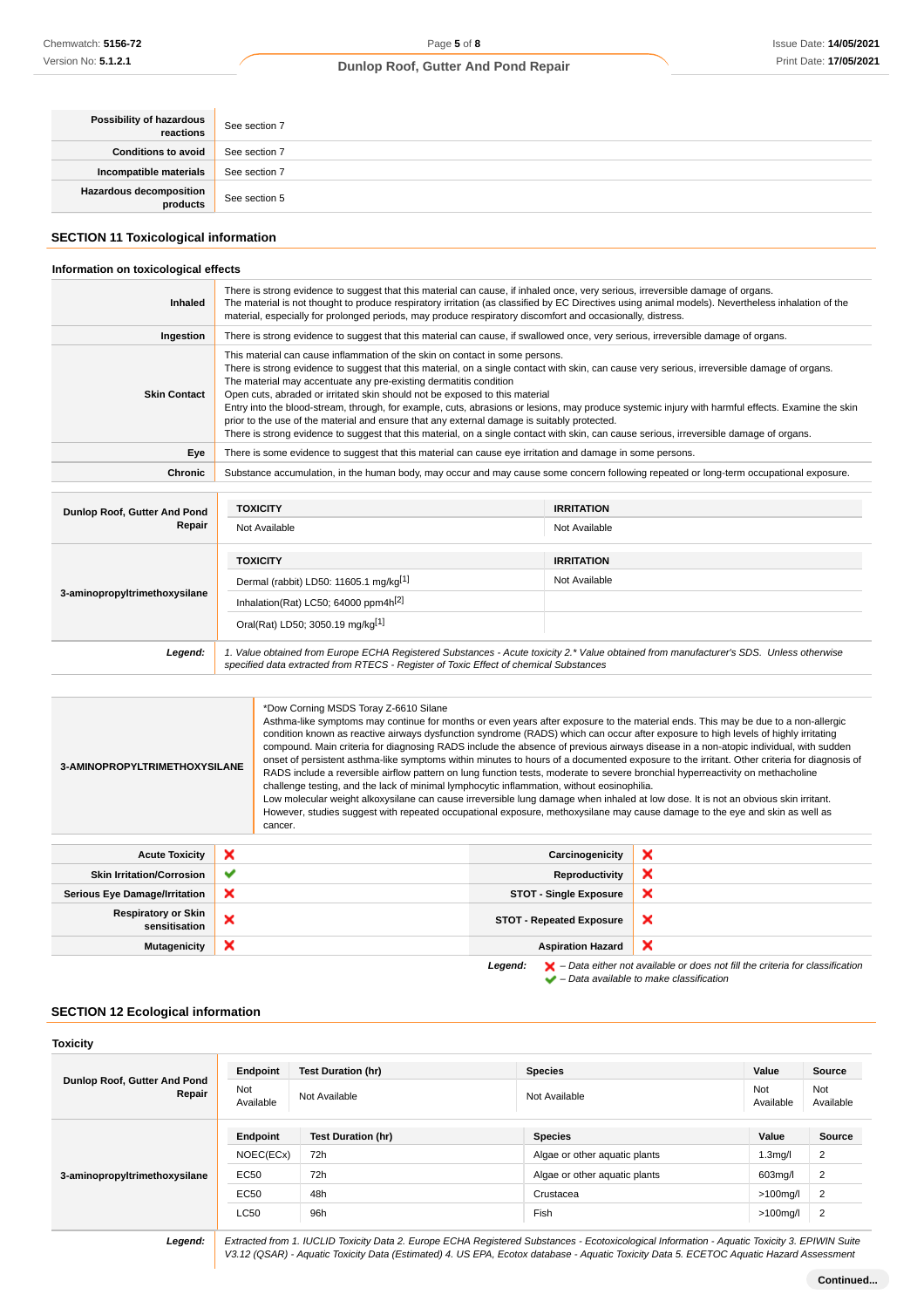Data 6. NITE (Japan) - Bioconcentration Data 7. METI (Japan) - Bioconcentration Data 8. Vendor Data

Harmful to aquatic organisms, may cause long-term adverse effects in the aquatic environment. **DO NOT** discharge into sewer or waterways.

### **Persistence and degradability**

| Ingredient                       | Persistence: Water/Soil   | <b>Persistence: Air</b> |
|----------------------------------|---------------------------|-------------------------|
| 3-aminopropyltrimethoxysilane    | <b>HIGH</b>               | <b>HIGH</b>             |
| <b>Bioaccumulative potential</b> |                           |                         |
| Ingredient                       | <b>Bioaccumulation</b>    |                         |
| 3-aminopropyltrimethoxysilane    | LOW (LogKOW = $-1.1604$ ) |                         |
| Mobility in soil                 |                           |                         |
| Ingredient                       | <b>Mobility</b>           |                         |
| 3-aminopropyltrimethoxysilane    | LOW ( $KOC = 1936$ )      |                         |
|                                  |                           |                         |

### **SECTION 13 Disposal considerations**

| Waste treatment methods      |                                                                                                                                                                                                                                                             |
|------------------------------|-------------------------------------------------------------------------------------------------------------------------------------------------------------------------------------------------------------------------------------------------------------|
| Product / Packaging disposal | Recycle wherever possible or consult manufacturer for recycling options.<br>Consult State Land Waste Authority for disposal.<br>Bury or incinerate residue at an approved site.<br>Recycle containers if possible, or dispose of in an authorised landfill. |

Ensure that the hazardous substance is disposed in accordance with the Hazardous Substances (Disposal) Notice 2017

#### **Disposal Requirements**

Packages that have been in direct contact with the hazardous substance must be only disposed if the hazardous substance was appropriately removed and cleaned out from the package. The package must be disposed according to the manufacturer's directions taking into account the material it is made of. Packages which hazardous content have been appropriately treated and removed may be recycled.

The hazardous substance must only be disposed if it has been treated by a method that changed the characteristics or composition of the substance and it is no longer hazardous.

#### **SECTION 14 Transport information**

### **Labels Required**

| <b>Marine</b><br>≅ Pollutan⊾ | <b>NO</b>                       |
|------------------------------|---------------------------------|
|                              | Applicable<br>، Not<br>.<br>. . |

### **Land transport (ADG): NOT REGULATED FOR TRANSPORT OF DANGEROUS GOODS**

### **Air transport (ICAO-IATA / DGR): NOT REGULATED FOR TRANSPORT OF DANGEROUS GOODS**

### **Sea transport (IMDG-Code / GGVSee): NOT REGULATED FOR TRANSPORT OF DANGEROUS GOODS**

#### **Transport in bulk according to Annex II of MARPOL and the IBC code**

Not Applicable

### **Transport in bulk in accordance with MARPOL Annex V and the IMSBC Code**

| <b>Product name</b>           | Group               |
|-------------------------------|---------------------|
| 3-aminopropyltrimethoxysilane | Not.<br>: Available |

### **Transport in bulk in accordance with the ICG Code**

| <b>Product name</b>           | <b>Ship Type</b> |
|-------------------------------|------------------|
| 3-aminopropyltrimethoxysilane | Not Available    |

## **SECTION 15 Regulatory information**

### **Safety, health and environmental regulations / legislation specific for the substance or mixture**

This substance is to be managed using the conditions specified in an applicable Group Standard

| <b>HSR Number</b> | <b>Group Standard</b>                                         |
|-------------------|---------------------------------------------------------------|
| HSR002544         | Construction Products (Subsidiary Hazard) Group Standard 2017 |
|                   |                                                               |

## **3-aminopropyltrimethoxysilane is found on the following regulatory lists**

New Zealand Approved Hazardous Substances with controls

New Zealand Hazardous Substances and New Organisms (HSNO) Act - Classification of Chemicals

New Zealand Hazardous Substances and New Organisms (HSNO) Act - Classification of Chemicals - Classification Data New Zealand Inventory of Chemicals (NZIoC)

#### **Hazardous Substance Location**

Subject to the Health and Safety at Work (Hazardous Substances) Regulations 2017.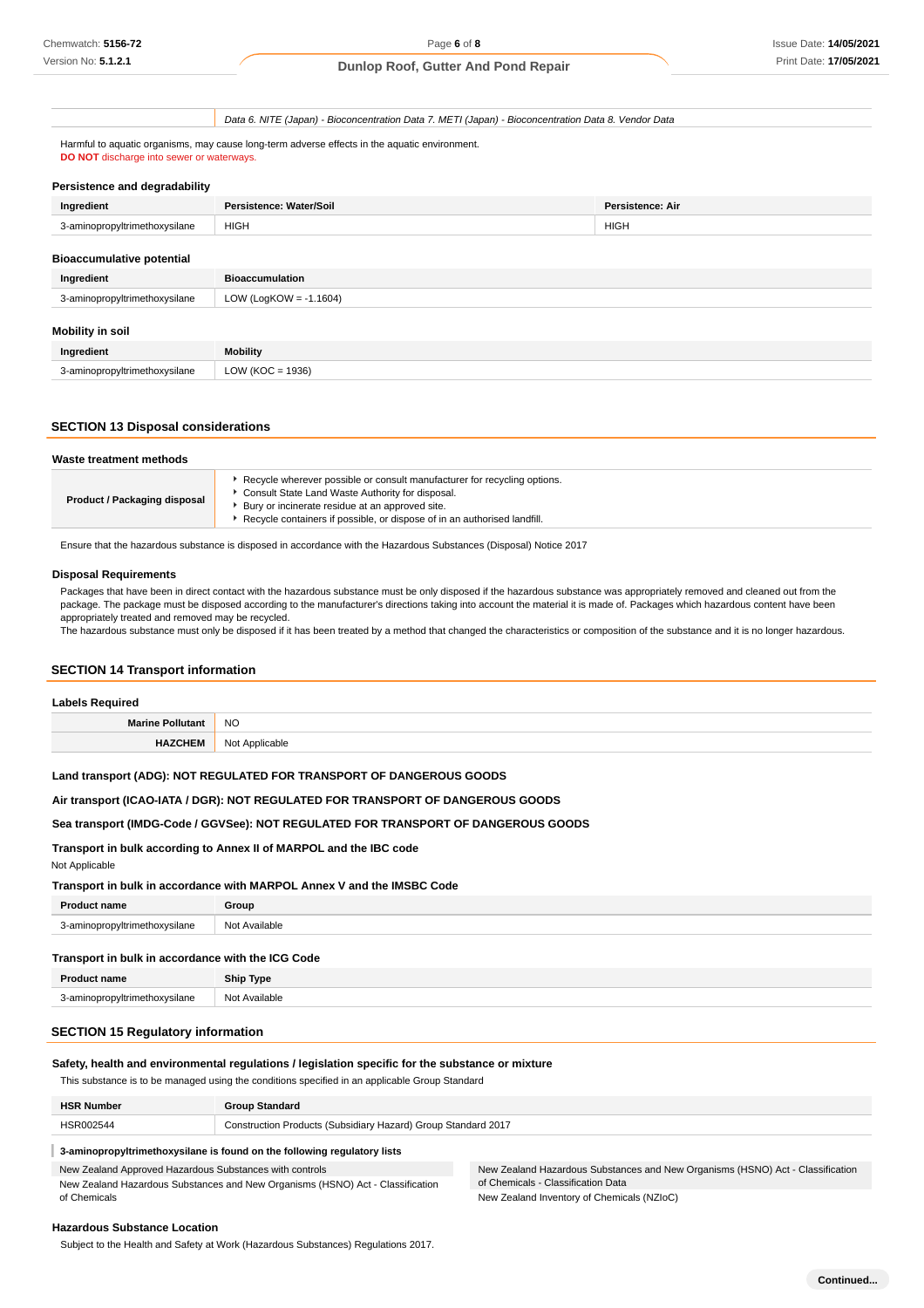| <b>Hazard Class</b>                        | Quantities          |
|--------------------------------------------|---------------------|
| N <sub>0</sub><br>t Applicable<br>$1$ Yu f | Not Applicable<br>. |

#### **Certified Handler**

Subject to Part 4 of the Health and Safety at Work (Hazardous Substances) Regulations 2017.

| <b>Class of substance</b> | Quantities              |
|---------------------------|-------------------------|
| Not Applicable            | Not Applicable<br>----- |

Refer Group Standards for further information

### **Maximum quantities of certain hazardous substances permitted on passenger service vehicles**

Subject to Regulation 13.14 of the Health and Safety at Work (Hazardous Substances) Regulations 2017.

| <b>Hazard Class</b> | Gas (aggregate water capacity in mL) | Liquid (L) | Solid (kg)                                       | Maximum quantity per package for each classification |
|---------------------|--------------------------------------|------------|--------------------------------------------------|------------------------------------------------------|
| Not Applicable      | Not Applicable                       |            | Not Applicable   Not Applicable   Not Applicable |                                                      |

### **Tracking Requirements**

Not Applicable

### **National Inventory Status**

| <b>National Inventory</b>                          | <b>Status</b>                                                                                                                                                                                            |  |
|----------------------------------------------------|----------------------------------------------------------------------------------------------------------------------------------------------------------------------------------------------------------|--|
| Australia - AIIC / Australia<br>Non-Industrial Use | Yes                                                                                                                                                                                                      |  |
| Canada - DSL                                       | Yes                                                                                                                                                                                                      |  |
| Canada - NDSL                                      | No (3-aminopropyltrimethoxysilane)                                                                                                                                                                       |  |
| China - IECSC                                      | Yes                                                                                                                                                                                                      |  |
| Europe - EINEC / ELINCS / NLP                      | Yes                                                                                                                                                                                                      |  |
| Japan - ENCS                                       | Yes                                                                                                                                                                                                      |  |
| Korea - KECI                                       | Yes                                                                                                                                                                                                      |  |
| New Zealand - NZIoC                                | Yes                                                                                                                                                                                                      |  |
| Philippines - PICCS                                | Yes                                                                                                                                                                                                      |  |
| USA - TSCA                                         | Yes                                                                                                                                                                                                      |  |
| Taiwan - TCSI                                      | Yes                                                                                                                                                                                                      |  |
| Mexico - INSQ                                      | No (3-aminopropyltrimethoxysilane)                                                                                                                                                                       |  |
| Vietnam - NCI                                      | Yes                                                                                                                                                                                                      |  |
| Russia - FBEPH                                     | Yes                                                                                                                                                                                                      |  |
| Legend:                                            | Yes = All CAS declared ingredients are on the inventory<br>No = One or more of the CAS listed ingredients are not on the inventory and are not exempt from listing(see specific ingredients in brackets) |  |

### **SECTION 16 Other information**

#### **SDS Version Summary**

| <b>Version</b> | Date of<br>Update | <b>Sections Updated</b>                                                                                                                                                                                                                                                                                                                                                                                                                                                            |
|----------------|-------------------|------------------------------------------------------------------------------------------------------------------------------------------------------------------------------------------------------------------------------------------------------------------------------------------------------------------------------------------------------------------------------------------------------------------------------------------------------------------------------------|
| 4.1.1.1        | 01/11/2019        | One-off system update. NOTE: This may or may not change the GHS classification                                                                                                                                                                                                                                                                                                                                                                                                     |
| 4.1.2.1        | 29/04/2021        | <b>Regulation Change</b>                                                                                                                                                                                                                                                                                                                                                                                                                                                           |
| 5.1.2.1        | 14/05/2021        | Acute Health (inhaled), Acute Health (skin), Acute Health (swallowed), Advice to Doctor, Chronic Health, Classification,<br>Environmental, Fire Fighter (fire/explosion hazard), First Aid (eye), First Aid (inhaled), First Aid (skin), First Aid (swallowed),<br>Ingredients, Personal Protection (other), Personal Protection (eye), Personal Protection (hands/feet), Physical Properties, Spills<br>(major), Storage (storage incompatibility), Storage (storage requirement) |

#### **Other information**

Classification of the preparation and its individual components has drawn on official and authoritative sources as well as independent review by the Chemwatch Classification committee using available literature references.

The SDS is a Hazard Communication tool and should be used to assist in the Risk Assessment. Many factors determine whether the reported Hazards are Risks in the workplace or other settings. Risks may be determined by reference to Exposures Scenarios. Scale of use, frequency of use and current or available engineering controls must be considered.

#### **Definitions and abbreviations**

PC-TWA: Permissible Concentration-Time Weighted Average

PC-STEL: Permissible Concentration-Short Term Exposure Limit

IARC: International Agency for Research on Cancer

ACGIH: American Conference of Governmental Industrial Hygienists

STEL: Short Term Exposure Limit

TEEL: Temporary Emergency Exposure Limit。 IDLH: Immediately Dangerous to Life or Health Concentrations